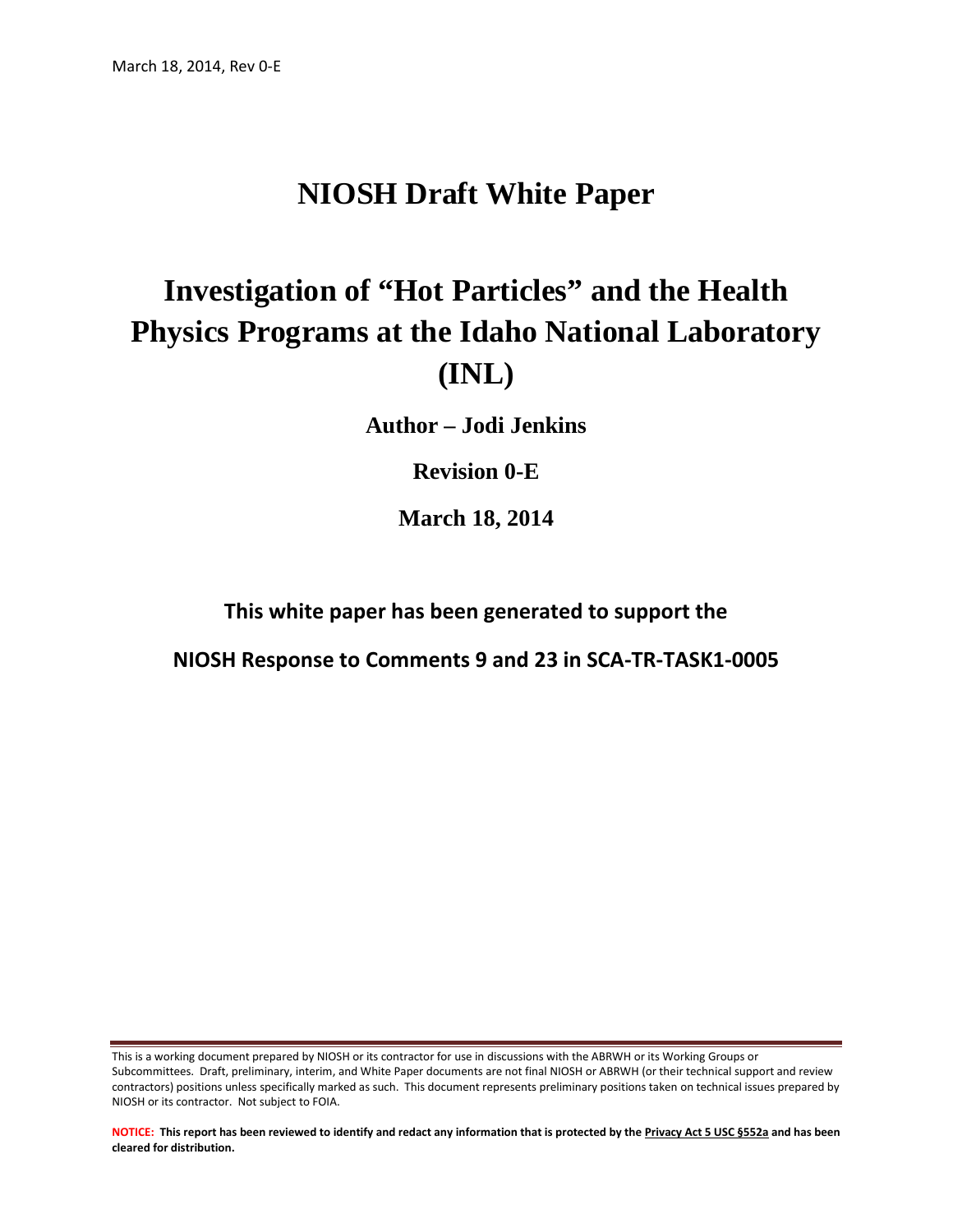#### **Investigation of "Hot Particles" and the Health Physics Programs at the INL**

#### **1.0 PURPOSE**

The purpose of this white paper is to summarize the results of an investigation that was performed by NIOSH in regards to the presence of "hot particles" and the likelihood that these particles would go undetected on workers. The results of this investigation are intended to assist NIOSH with its response to Comments 9 and 23 in SCA-TR-TASK1-0005 (SC&A 2006).

## **2.0 BACKGROUND**

Comments 9 and 23 were made in regards to the information provided in Revision 00 of the document titled *Technical Basis Document for the Idaho National Engineering and Environmental Laboratory (INEEL) – Occupational External Dosimetry* (ORAUT 2004). Even though the current version of this document is Revision 03, Comments 9 and 23 are still considered to be valid comments, since no significant changes have been made to the method in which "hot" particles are addressed. However, it should be noted that the title of this technical basis document has been changed to *Technical Basis Document for the Idaho National Laboratory and Argonne National Laboratory West – Occupational External Dosimetry* for Revision 03.

In addition, to simplify identifying and/or referring to this technical basis document (TBD) in the subsequent sections of this white paper, all versions of this document will be referred to as the INL TBD.

#### **2.1 Summary of the Issue**

Comment 9 as stated in the INL Issue Resolution Matrix for Findings and Key Observations (i.e. Attachment 5 of SCA-TR-TASK1-0005) (SC&A 2006).

Issue 9: (5.1.2.6) Skin and Facial Contamination - This TBD does not consider incidents with workers having skin contamination, facial contamination, and positive nasal swipes in the INL facilities. These kinds of problems would be compounded by the deficiencies in air sampling systems and ineffective respiratory protection programs. Guidance should be provided to a dose reconstructor to account for the missed dose due to the unaccounted uptake.

Comment 23 as stated in the INL Issue Resolution Matrix for Findings and Key Observations (i.e. Attachment 5 of SCA-TR-TASK1-0005) (SC&A 2006).

This is a working document prepared by NIOSH or its contractor for use in discussions with the ABRWH or its Working Groups or Subcommittees. Draft, preliminary, interim, and White Paper documents are not final NIOSH or ABRWH (or their technical support and review contractors) positions unless specifically marked as such. This document represents preliminary positions taken on technical issues prepared by NIOSH or its contractor. Not subject to FOIA.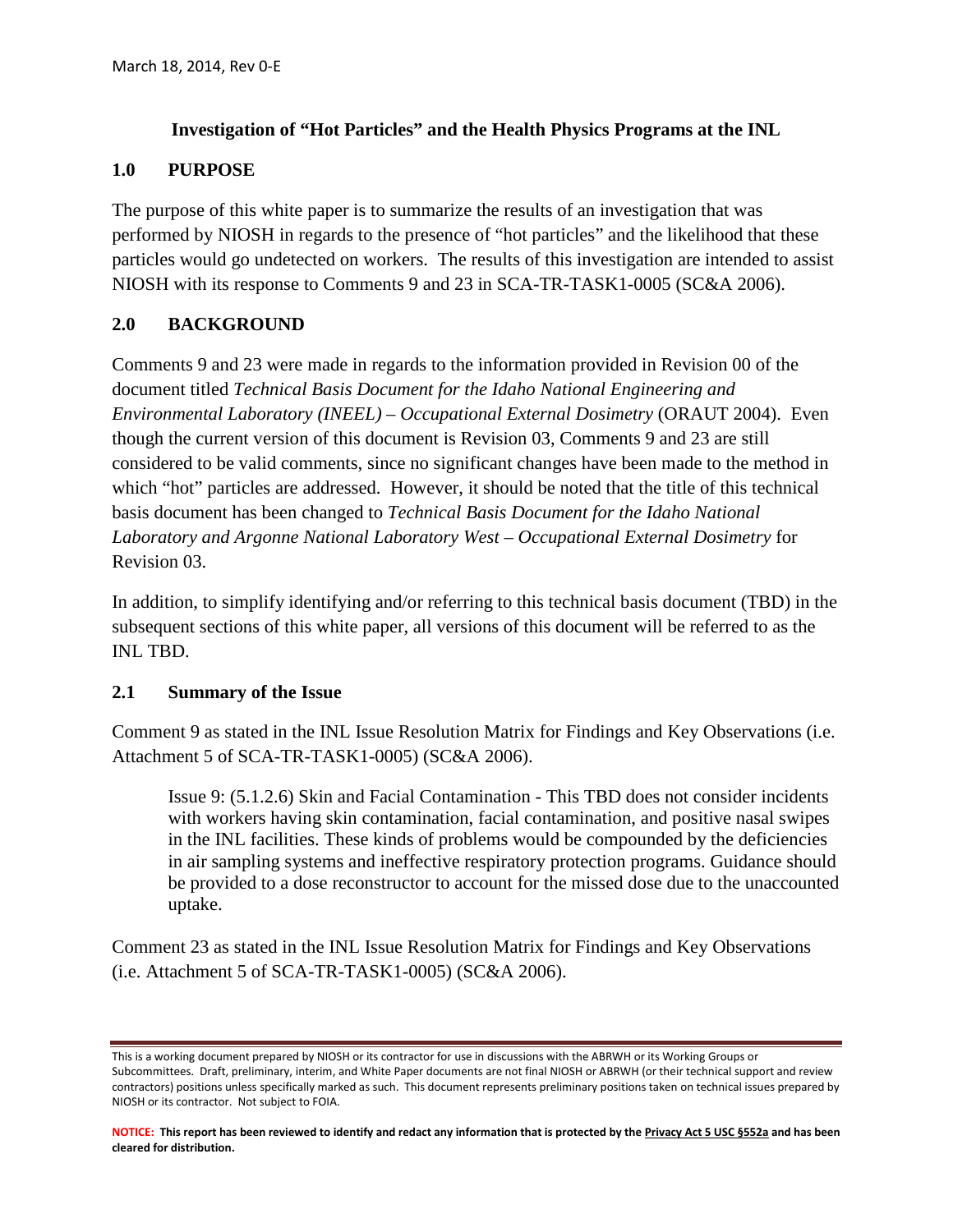Issue 23: (5.1.4.1.8) High-Risk Jobs (Beta/Gamma Exposure) - Site experts interviewed by SC&A classified INL as an "acute dose" site, with a significant number of facilities, operations, experiments, and occurrences providing the possibility of personnel receiving dangerous levels of radiation. NIOSH did not evaluate comprehensively the facility and field data to identify and separate out the high-risk or high-dose jobs for worker external exposures. This information is essential for dose reconstructors to fill in the data gap when dose records in a claimant's file are not complete.

Section regarding Comment 9 that is in the main body of the INL site profile review (i.e. Section 5.1.2.6 of SCA-TR-TASK1-0005) (SC&A 2006).

5.1.2.6 Skin and Facial Contamination

This TBD does not consider incidents with workers having skin contamination, facial contamination, and positive nasal swipes in the INL facilities. These kinds of problems would be compounded by the deficiencies in air sampling systems and ineffective respiratory protection programs, some of which have been discussed previously. Consequently, a bioassay may not be triggered for the workers. Guidance should be provided to a dose reconstructor to account for the missed dose due to the unaccounted uptake.

Section regarding Comment 23 that is in the main body of the INL site profile review (i.e. Section 5.1.4.18 of SCA-TR-TASK1-0005) (SC&A 2006).

5.1.4.1.8 High-Risk (Dose) Jobs

The TBD indicates that there are facilities at INL (e.g., INTEC) where high beta fields exist. NIOSH should develop a list of high-risk (dose) jobs and provide corresponding beta/gamma dose rates and worker job doses. This information will be helpful for dose reconstructions for personnel who had worked in such jobs and areas. Working in areas where there are fragments or "hot particles" of fission products, for example, during the cleanup of a reactor destruction experiment or SL-1 accident, may lead to the deposition of hot particles with high beta dose rates (above 50 rad hr-1) on the clothing and, possibly, directly on the skin of the face or hands. The beta radiation emitted from these hot particles will not be detected by the film or TLD dosimeters.

For workers at fuel element or reactor cleanup operations, for small localized areas, the beta dose could be as high as 100–1,000 rads when calculated over a working day. For claimants with skin cancer, location and job-specific information should be taken into account.

This is a working document prepared by NIOSH or its contractor for use in discussions with the ABRWH or its Working Groups or Subcommittees. Draft, preliminary, interim, and White Paper documents are not final NIOSH or ABRWH (or their technical support and review contractors) positions unless specifically marked as such. This document represents preliminary positions taken on technical issues prepared by NIOSH or its contractor. Not subject to FOIA.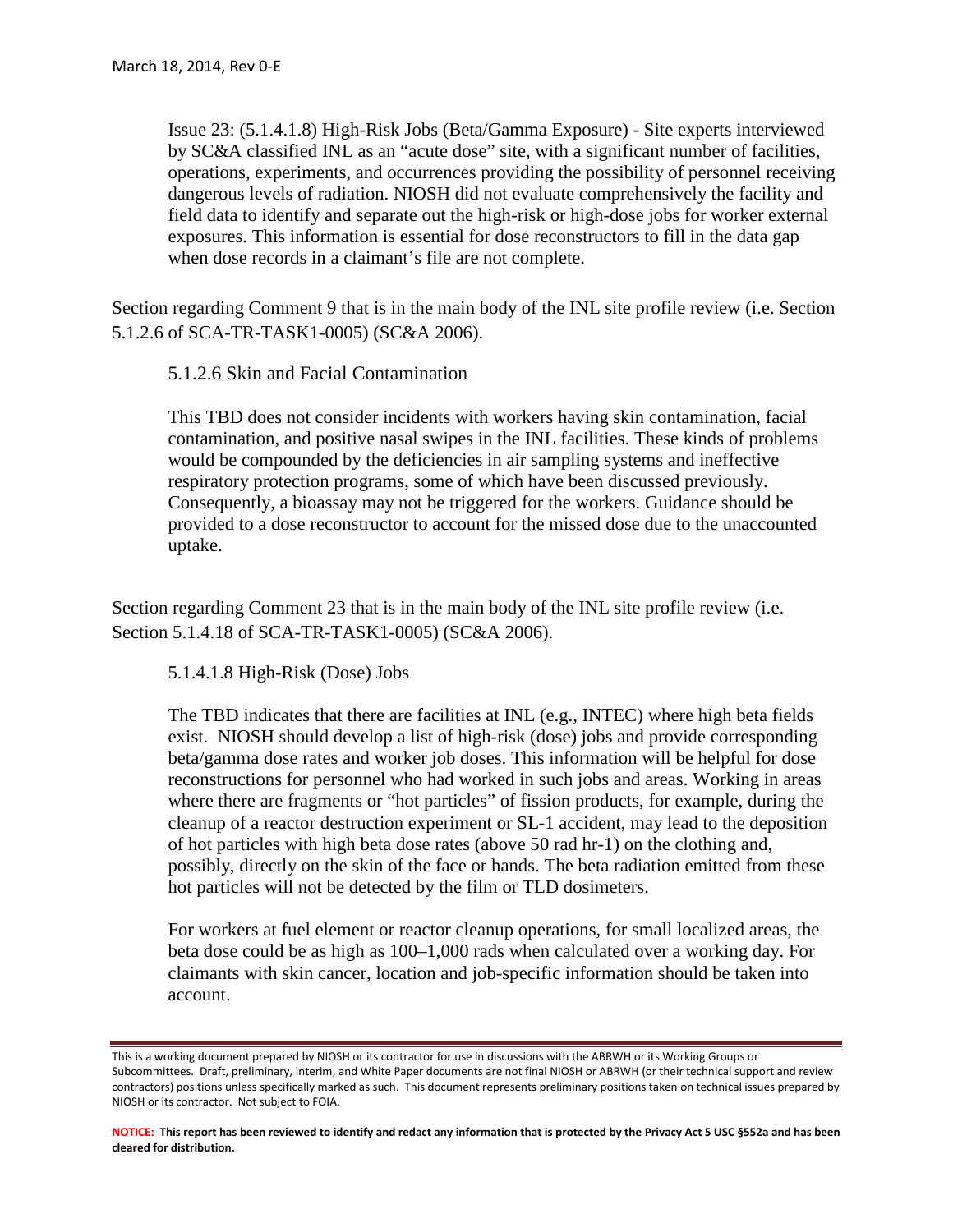#### **2.2 Actions from 2011 Working Group Meeting**

SC&A agreed that comments 9 and 23 dealt with "hot particles" and were to be merged into the same issue.

NIOSH: Look into the possibility that a "hot particle" could be deposited on the skin and go undetected by investigating the facility health physics practices.

### **3.0 NIOSH INVESTIGATION RESULTS**

### ICPP

Concern was expressed regarding the potential for "hot particle" exposures at INTEC also known as ICPP and CPP. In addition, to simplify identifying and/or referring to this area in the subsequent sections of this white paper, all versions of this document will be referred to as the ICPP.

It was expected that ICPP employees would be exposed to radiation and work in areas where radioactive contamination was present. For this reason, employees were issued plant clothing to wear in lieu of personal clothing and additional protective clothing to be worn over this was issued to personnel working with radioactive materials and in contaminated areas. Plant clothing was only worn eight hours per day and laundered frequently (ACC 1952). Employees were required to survey themselves and their clothing when leaving areas and when contamination was suspected.

Special work permits were required to perform maintenance in all areas where radiation and contamination was present. Surveys of the work area, equipment and personnel were required upon completion of work (ACC 1952).

The contamination control program detailed in the *CPP Health Physics Manual* served to prevent inadvertent worker contamination incidents. Measures were in place to prevent worker contamination incidents and to detect them in a timely manner should they occur. Portal monitors were present at the plant exits to prevent contamination being spread from the plant on clothing or equipment (Stroschein and Maeser 1967). These portal monitors were capable of detecting hot particles on employees entering and exiting the facility.

When contamination incidents occurred, they were identified, documented, rectified and measures were taken to prevent recurrence. Some examples of this follow.

This is a working document prepared by NIOSH or its contractor for use in discussions with the ABRWH or its Working Groups or Subcommittees. Draft, preliminary, interim, and White Paper documents are not final NIOSH or ABRWH (or their technical support and review contractors) positions unless specifically marked as such. This document represents preliminary positions taken on technical issues prepared by NIOSH or its contractor. Not subject to FOIA.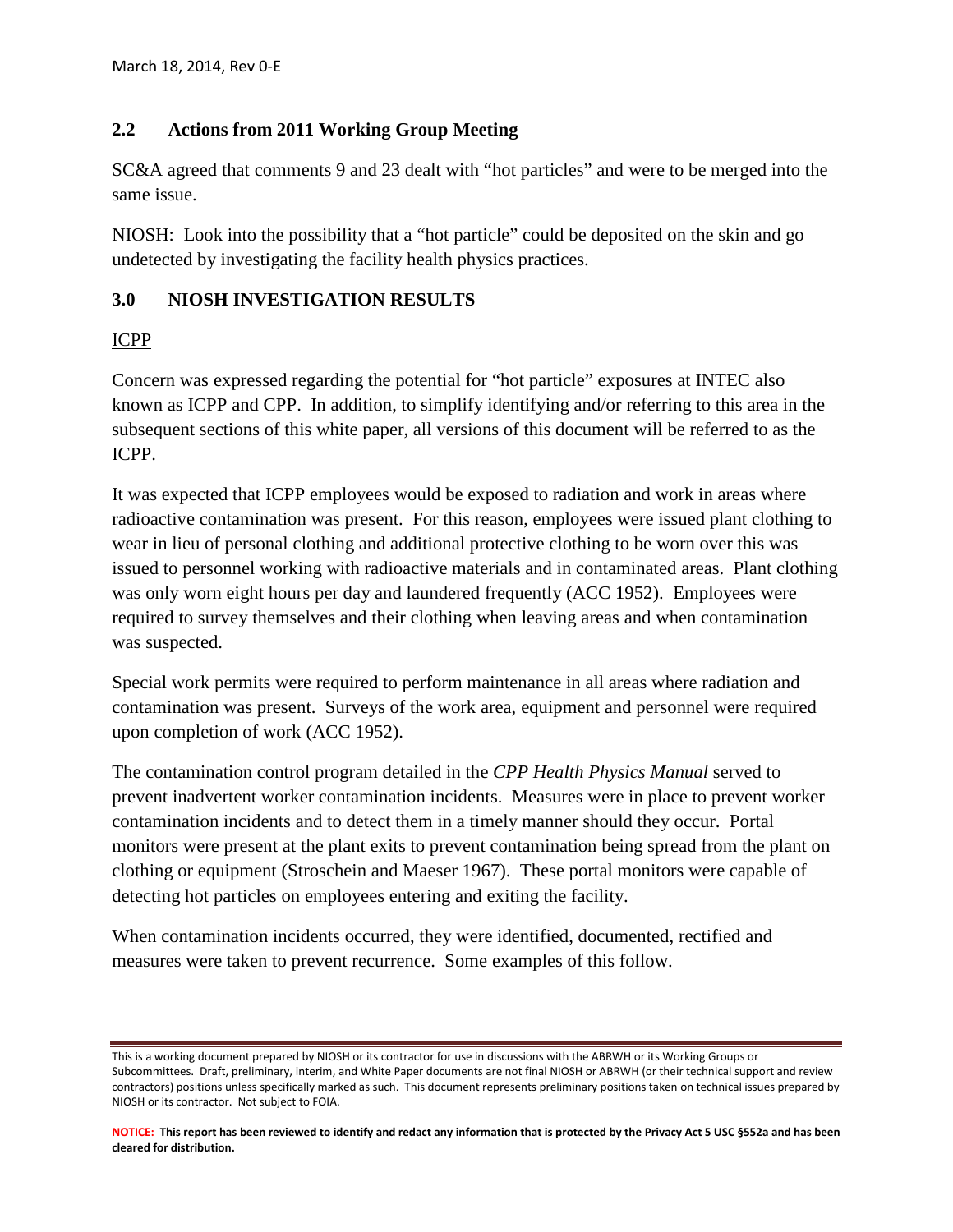A report issued in 1973 (ANC 1973) reviewed the potential hazards of radioactive particles. It was noted that particles were found on the facility buses with activities as high as  $2x10<sup>5</sup>$  dpm. Most particles had activities in the range of 2,000 – 20,000 dpm.

An internal report issued in 1974 identified a deterioration of the health physics program at the ICPP (Rich 1974). Contamination control and personnel attitude and adherence to procedures were cited as issues. The study identified the comingling of personal and plant protective clothing in the locker rooms as an issue. A detailed plan involving area contamination control improvement, upgraded facilities, enhanced protective clothing control, improved instrumentation and worker training was devised and implemented to remedy the situation.

It was noted that radioactive particles were released from the ICPP stack in February of 1972 and that ground surveys conducted in April of 1972 showed a heavy concentration of particles on sidewalks, at the entrance of the cafeteria and on facility buses (AEC 1972). An AEC-appointed committee studied the problem and determined that the particles did not present a significant hazard. A report was not issued (Rich 1974). As part of the 1974 assessment of the ICPP health physics program, particles emitted from the stack were again evaluated. Part of the health physics program upgrade was to improve effluent control.

Health and safety manuals for later years continue to address access control, personnel surveys, area surveys, training, protective clothing, contamination control and decontamination (WINCO 1990).

A report detailing the status of the ICPP health physics program and upgrades was issued in 1979 (Rich 1979). INL management issued annual reports documenting the status of ongoing activities on site. The report issued in 1979 indicated that major progress had been made on the ICPP upgrade and that many action items were completed.

#### $SL-1$

Concern was expressed regarding the potential for "hot particle" exposures during the cleanup of the SL-1 accident.

Entry into the SL-1 facility after the accident exposed individuals to high levels of radiation and contamination. In order to protect workers from contamination, detailed entry procedures were followed. Following exit from the contaminated area, protective clothing was removed, individuals were surveyed and decontamination was performed as necessary (AEC 1961).

After initial recovery operations were completed, more detailed surveys were performed of the area. A contamination control zone was established and entry procedure developed. This

This is a working document prepared by NIOSH or its contractor for use in discussions with the ABRWH or its Working Groups or Subcommittees. Draft, preliminary, interim, and White Paper documents are not final NIOSH or ABRWH (or their technical support and review contractors) positions unless specifically marked as such. This document represents preliminary positions taken on technical issues prepared by NIOSH or its contractor. Not subject to FOIA.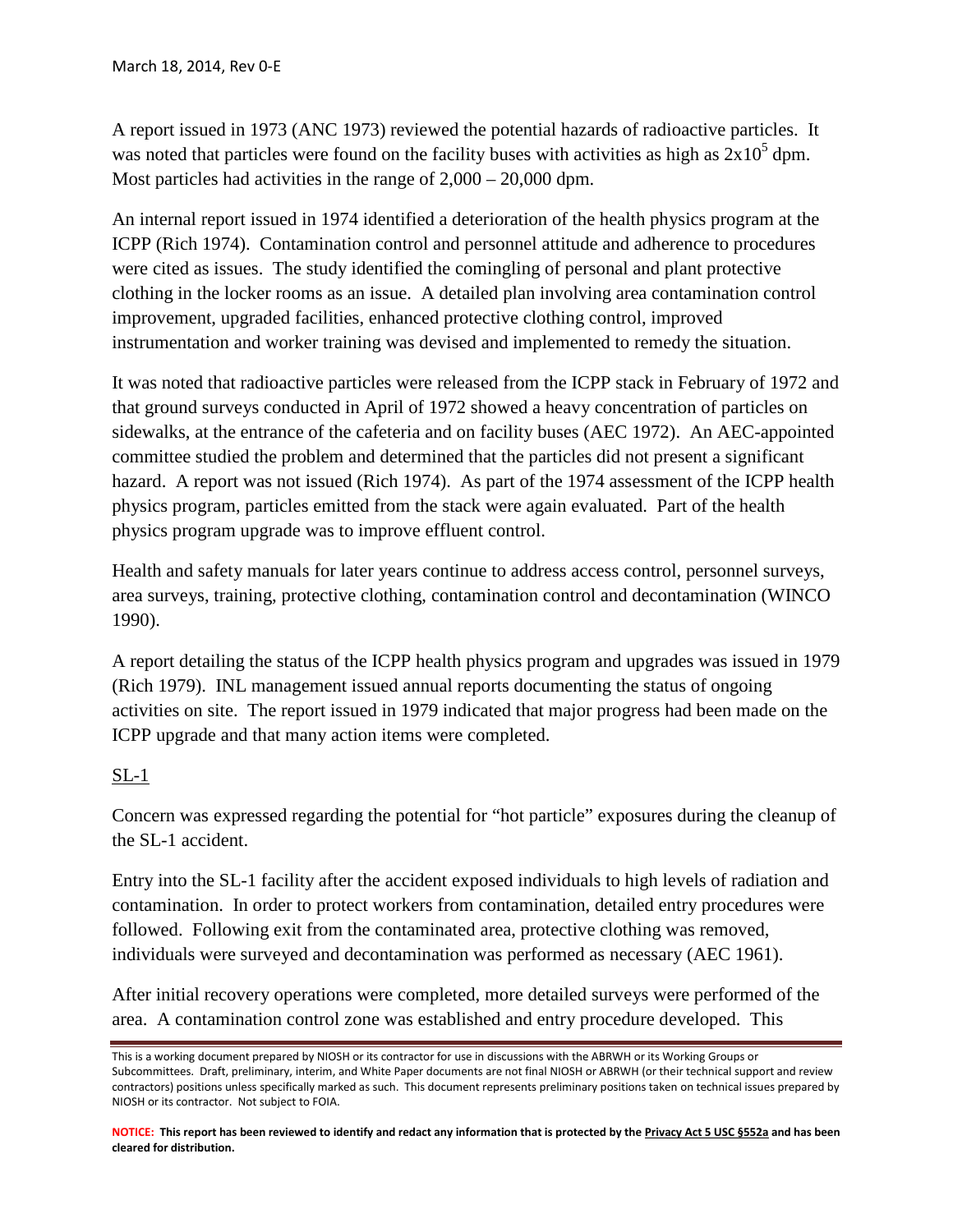procedure involved access control, limited vehicle access, protective clothing, respiratory protection as deemed necessary by health physics personnel, exits surveys and decontamination as necessary (Gammill 1961).

A detailed report on the health physics aspects of the SL-1 accident was compiled. This report summarized the doses received by those individuals responding to the incident. Both internal and external doses and thyroid doses were provided. No "hot particle" contaminations were noted (Horan and Gammill 1961).

"Hot particles" were discovered on site roads and U.S. Highway 20 in the aftermath of the SL-1 accident. An extensive road survey and decontamination process was implemented. One hundred particles were collected from U.S. Highway 20 and 75 were collected from site roads. Dose rates from particles on U.S. Highway 20 were estimated to range from 10 mR/hr to 5 R/hr and dose rates from particles on site roads were estimated to be from 10 mR/hr to 15 R/hr (Horan 1962).

Because entry procedures were developed after the initial response to the SL-1 accident, SL-1 first responder claims are looked at very closely and the special circumstances for their exposures are handled on a case by case basis. Also, SL-1 first responders were surveyed upon exiting the building.

### ANP

Specific information on the health physics practices at the air craft nuclear propulsion (ANP) site was not available; however, the general operating rules state that health, safety and fire protection control are vested in the Idaho Operations Office (Levine 1959). This indicates that the same controls present at the rest of the site would be present at ANP.

#### Contamination Incidents

Personnel contamination surveys were conducted and documented at the TRA in 1974. Multiple instances of personnel contamination were documented. Of these, the highest was 100,000 cpm on an employee exiting the ATR. There was no indication that "hot particles" were discovered. In response to these occurrences, management implemented additional training on personnel contamination protocols and required that explanations be provided as to why the contamination was not found by the employee during his personal exit survey and what actions are being taken to prevent recurrence (ANC 1974b).

Contamination incident reports for the ICPP for 1979 and 1980 were reviewed. Personnel and area contaminations were documented. All incidents were investigated and corrective actions

This is a working document prepared by NIOSH or its contractor for use in discussions with the ABRWH or its Working Groups or Subcommittees. Draft, preliminary, interim, and White Paper documents are not final NIOSH or ABRWH (or their technical support and review contractors) positions unless specifically marked as such. This document represents preliminary positions taken on technical issues prepared by NIOSH or its contractor. Not subject to FOIA.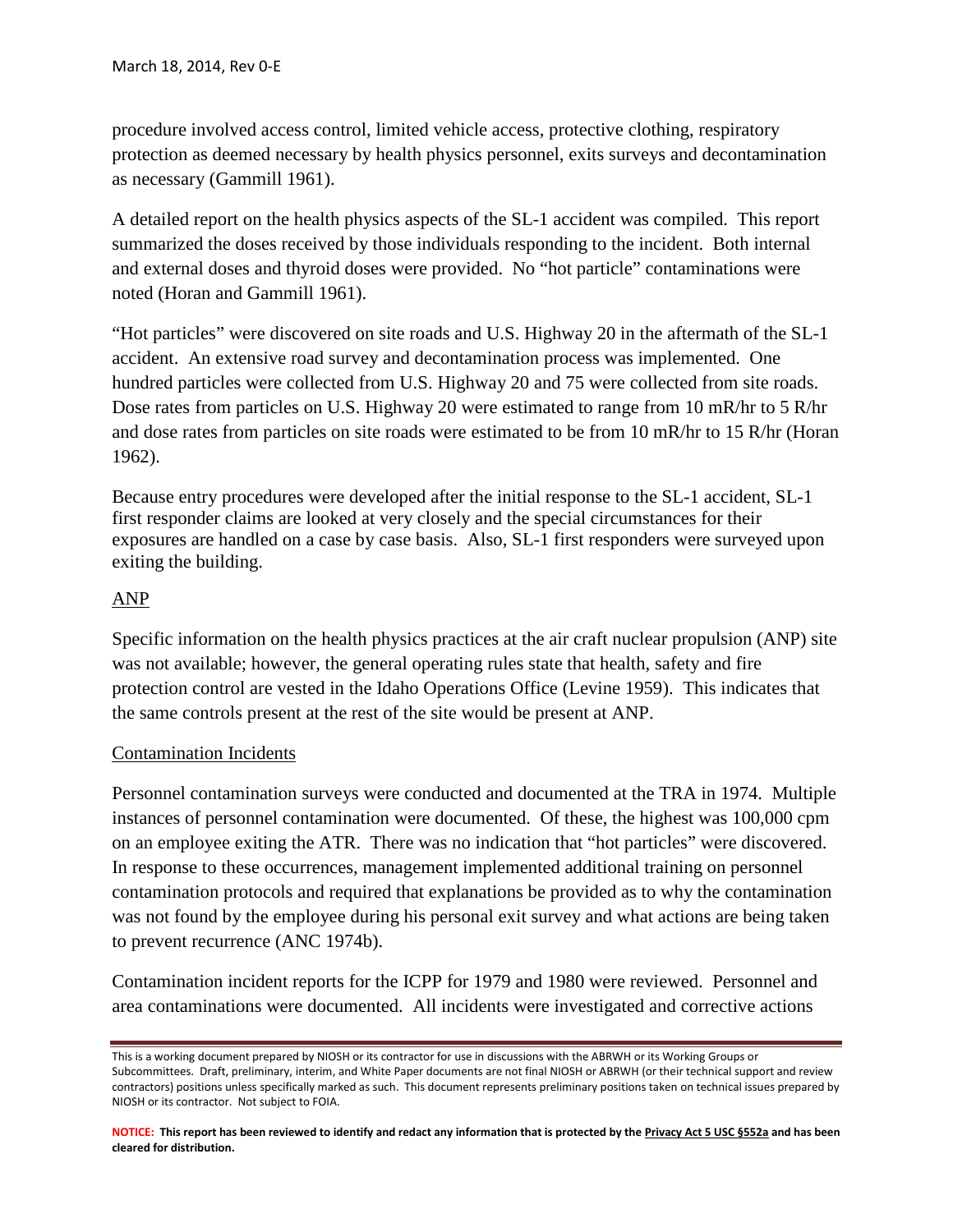implemented. Hand contaminations were the most prevalent; however, foot, knee, upper arm, chest and facial contamination incidents also occurred (ACC 1980).

On August 31, 1979 a WCF operator alarmed the portal monitor as he was entering the plant. A survey revealed 20,000 cpm on the left knee of the employee's underclothing. The contamination was fixed in the clothing requiring that a portion be cut away. The clothing had been laundered at the employee's home prior to wearing. A survey of the home showed no additional contamination. Later in the report the contamination is referred to as a "particle" and identified as being cesium-134 and cesium-137. The incident was investigated and corrective actions were implemented (ACC 1980).

On September 17, 1979 a pipe fitter alarmed the portal monitor as he was entering CPP 669. A 100,000 cpm particle was discovered on the chest area of his undershirt. A survey of his home revealed no contamination. The subsequent investigation revealed that the employee was involved in a job the previous day in which he was contaminated. A miscommunication resulted in the employee being allowed to leave the facility with fixed contamination (ACC 1980). Management reviewed the incident and the involved parties were retrained on survey and decontamination procedures. Also, higher quality protective coveralls were procured and protective clothing usage and survey procedures were modified.

On July 1, 1991, a discrete radioactive particle was discovered on the outer surface of the plant coveralls being worn by an equipment operator. The operator was involved in the movement of a cask at the TRA. The particle was estimated to have been on the garment for a maximum of 1.25 hours. Skin dose to the employee was calculated using several different accepted methodologies. Based on technical judgment, a dose of 60 rem/cm<sup>2</sup> was assigned to a three square centimeter area on the front of the left shoulder. The "hot particle" was believed to have originated from capsules of iridium that were irradiated at the ATR and transferred to the TRA Hot Cells. An iridium capsule was known to have ruptured in May. Subsequent handling of the capsule resulted in the contamination of the cask the operator was moving (WINCO 1991).

The incidents listed above are examples of contamination incidents that occurred, were identified, quantified and documented. If one of the energy employees involved in one of the incidents above were to develop a skin cancer on the location that the contamination occurred, the dose reconstructor would calculate the dose to the affected area from the contamination incident and the document *Technical Information Bulletin: Interpretation of Dosimetry Data for Assignment of Shallow Dose.*

#### Hot Particles on Roadways and Buses

This is a working document prepared by NIOSH or its contractor for use in discussions with the ABRWH or its Working Groups or Subcommittees. Draft, preliminary, interim, and White Paper documents are not final NIOSH or ABRWH (or their technical support and review contractors) positions unless specifically marked as such. This document represents preliminary positions taken on technical issues prepared by NIOSH or its contractor. Not subject to FOIA.

**NOTICE: This report has been reviewed to identify and redact any information that is protected by the Privacy Act 5 USC §552a and has been cleared for distribution.**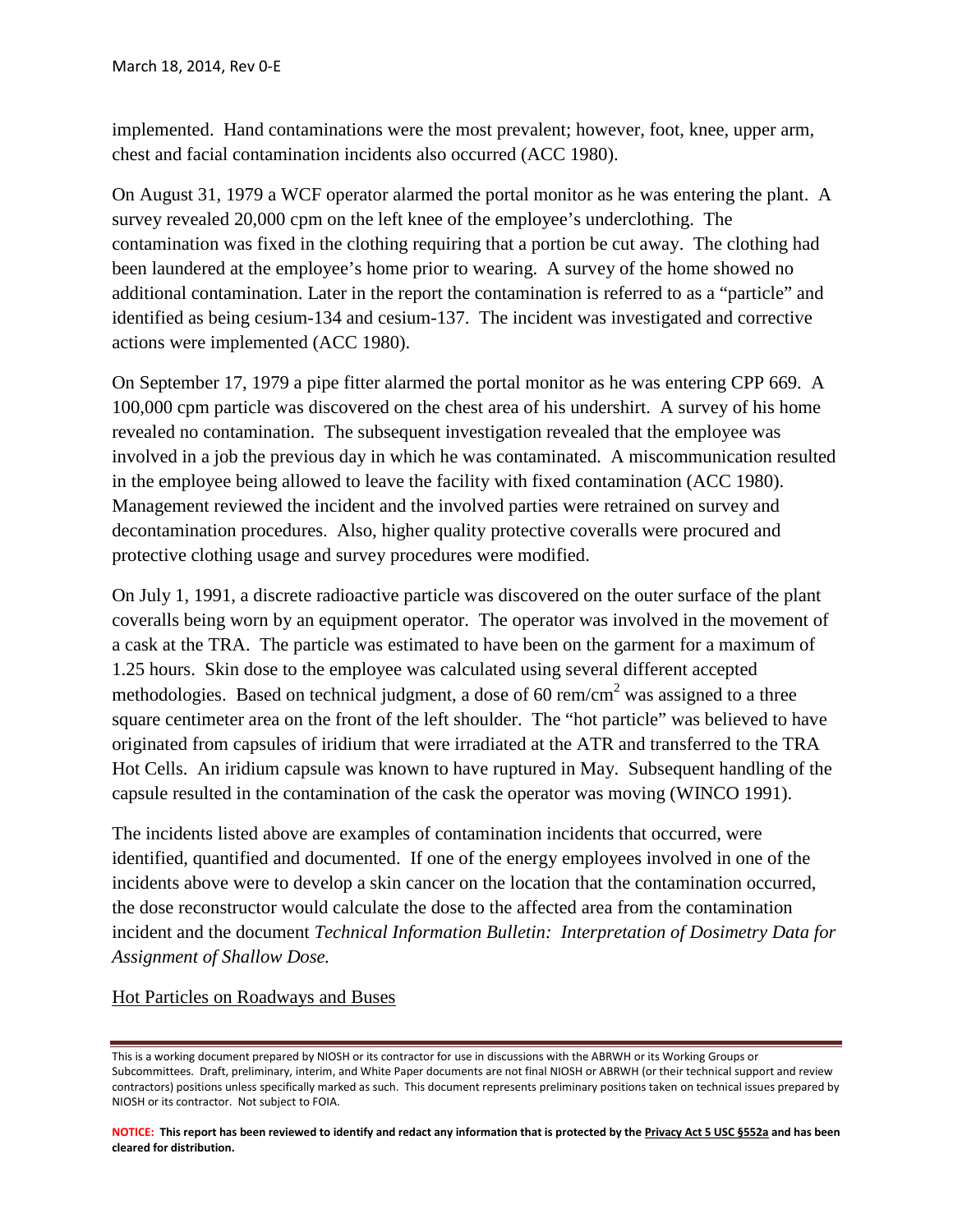In addition to the hot particles found on roadways due to the SL-1 accident and 1972 ICPP ruthenium release, five hot particles were discovered on roadways in August of 1963. The particles consisted of the radioisotopes cobalt-60, cerium-144, ruthenium-106, cesium-134 and cesium-137. The maximum dose rate recorded was 75 mrad/hr, beta (AEC 1963).The semiannual bus surveys for 1974 were performed in June and November. One hundred six buses were surveyed in June and 222 particles were found. The total activity of all the particles was 1.22 µCi. In the November survey, one hundred ten buses were surveyed. There were 122 particles found. The total activity of all particles was  $0.57 \mu$ Ci. The predominant isotopes were cesium-137, cerium-144, cobalt-60, ruthenium-106 and cesium-134. The highest particle identified was 10,000 cpm (ANC 1974a). Additional survey data from 1974 was analyzed (ANC 1974a). Figure 1 shows the distribution of the particles as a function of cpm. Sixty five percent of the particles discovered were less than 1000 cpm.



This is a working document prepared by NIOSH or its contractor for use in discussions with the ABRWH or its Working Groups or Subcommittees. Draft, preliminary, interim, and White Paper documents are not final NIOSH or ABRWH (or their technical support and review contractors) positions unless specifically marked as such. This document represents preliminary positions taken on technical issues prepared by NIOSH or its contractor. Not subject to FOIA.

**NOTICE: This report has been reviewed to identify and redact any information that is protected by the Privacy Act 5 USC §552a and has been cleared for distribution.**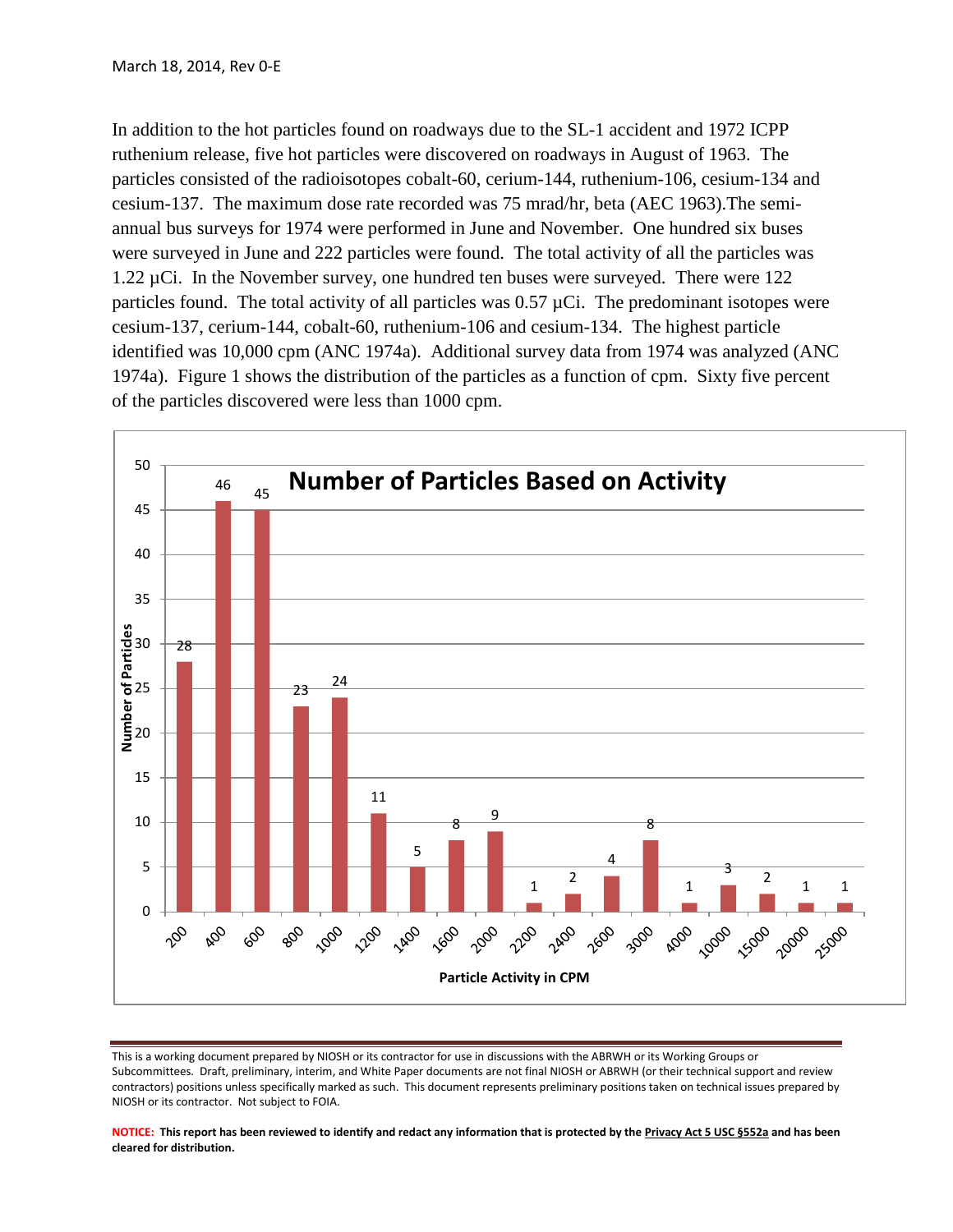Figure 1. Number of Particles Based on Activity.

Figure 2 illustrates the number of particles found on each area's buses. The most particles were found on spare buses that serviced all areas. NRF and CPP buses had particle counts of 39 and 37, respectively.



Figure 2. Number of Contaminated Buses and Hot Particles by Area.

#### General INL Health Physics Practices

From the beginning of operation, the INL Radiological Control Manuals have had provisions for personnel surveys, area surveys, access control, protective clothing and contamination control. Later versions of the manual specifically address "hot particles" and their control. Periodic personnel monitoring and additional protective clothing are utilized as methods to prevent personnel exposure. In addition, all access to "hot particle" areas is controlled by radiation work permits. Facility buses and vehicles are surveyed multiple times per year. Response to "hot particle" skin or clothing contamination is specifically addressed and includes the following:

This is a working document prepared by NIOSH or its contractor for use in discussions with the ABRWH or its Working Groups or Subcommittees. Draft, preliminary, interim, and White Paper documents are not final NIOSH or ABRWH (or their technical support and review contractors) positions unless specifically marked as such. This document represents preliminary positions taken on technical issues prepared by NIOSH or its contractor. Not subject to FOIA.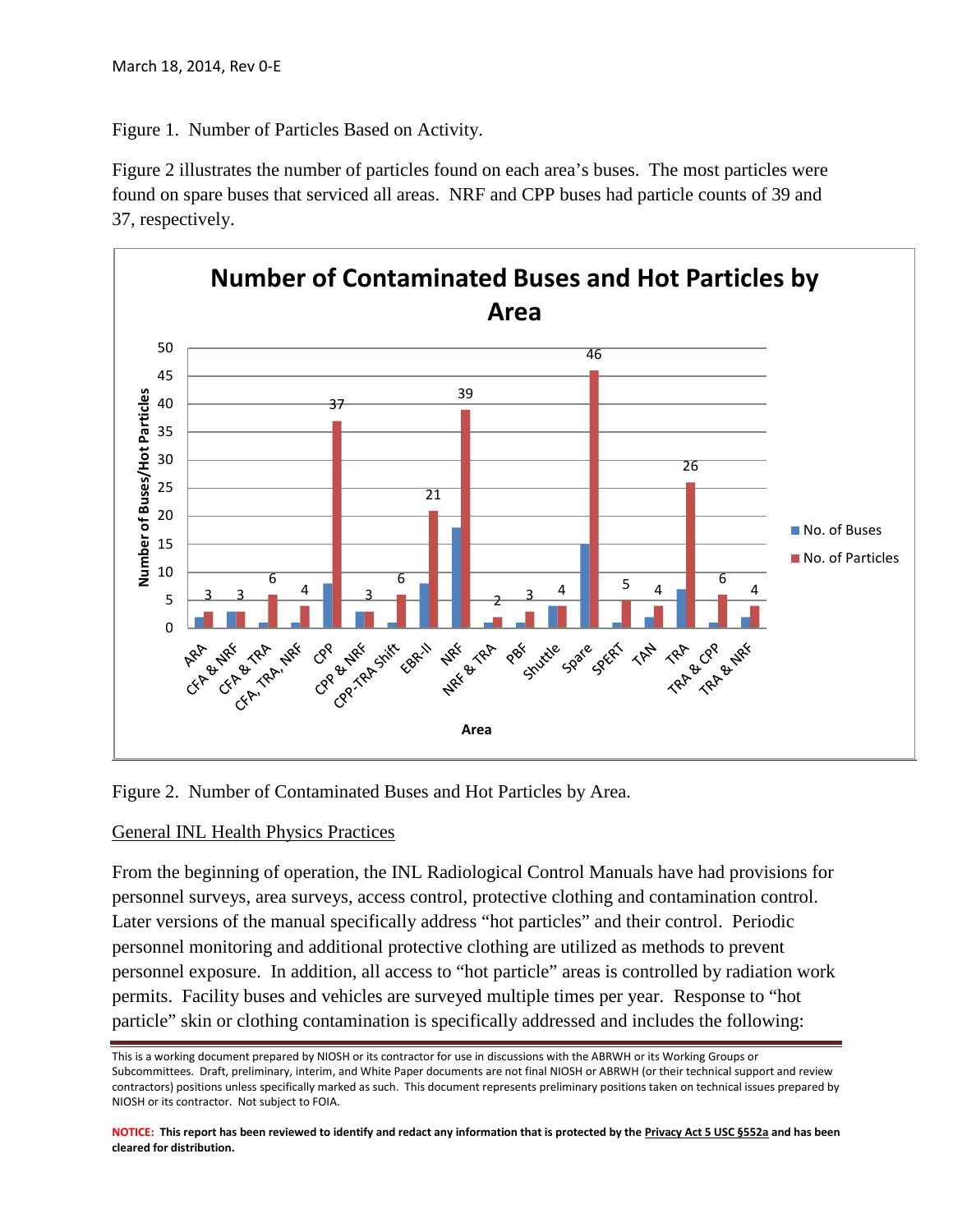immediate removal of the particle, particle analysis, worker dose assessment and evaluation of work controls to prevent recurrence (Bechtel 1999). In 2011, INL issued a procedure that specifically addressed "hot particles." This procedure included area controls, such as the use of sticky pads, enhanced personnel monitoring, area surveys and response to "hot particle" contaminations (INL 2011).

#### **4.0 CONCLUSIONS/RECOMMENDATONS**

The claim made in Issue 9 that the INL TBD does not consider incidents with workers having skin contamination, facial contamination, and positive nasal swipes in the INL facilities is not an issue specific to INL. No other site-specific TBDs do this either. In addition, nasal smear data is uncommon for INL/ANL-W claims, and when there is nasal smear data for a claim, it is unlikely that the energy employee would not have a urine sample, fecal sample, and/or whole body count measurement performed after a positive nasal smear is reported. Given that 90% or more of the INL's bioassay measurements were below their detection limits, it is unlikely that any significant intakes/uptakes were unaccounted for; since it appears that the site was monitoring the workers well above and beyond the requirements for monitoring.

NIOSH was to look at the possibility that a "hot particle" could go undetected on an employee's skin by investigating the health physics practices at INL. There is no evidence that INL employees were contaminated with undetected "hot particles" for significant periods of time. This investigation has determined that INL's health physics program stressed contamination control and personnel surveys. Employees were required to survey themselves prior to exiting areas and trained on proper survey techniques. In addition, portal monitors were in place as a final survey measure.

When contamination incidents (both area and personnel) occurred, they were discovered and documented. The documents reviewed contained personnel survey results that included employee name, location of contamination and activity. In addition to the examples of contamination documentation provided previously, ANC 1974b pages 12 and 15-18 provides examples of personnel survey results. This information is adequate to reconstruct dose to the contaminated area using the *Technical Information Bulletin: Interpretation of Dosimetry Data for Assignment of Shallow Dose.*

When contamination control and personnel survey problems were identified, corrective actions were implemented to prevent recurrence and evaluations of the incidents were performed. Occurrences of employees entering or exiting the facility carrying "hot particles" on their skin or clothing were documented. These "hot particles" were detected by portal monitors at the area

This is a working document prepared by NIOSH or its contractor for use in discussions with the ABRWH or its Working Groups or Subcommittees. Draft, preliminary, interim, and White Paper documents are not final NIOSH or ABRWH (or their technical support and review contractors) positions unless specifically marked as such. This document represents preliminary positions taken on technical issues prepared by NIOSH or its contractor. Not subject to FOIA.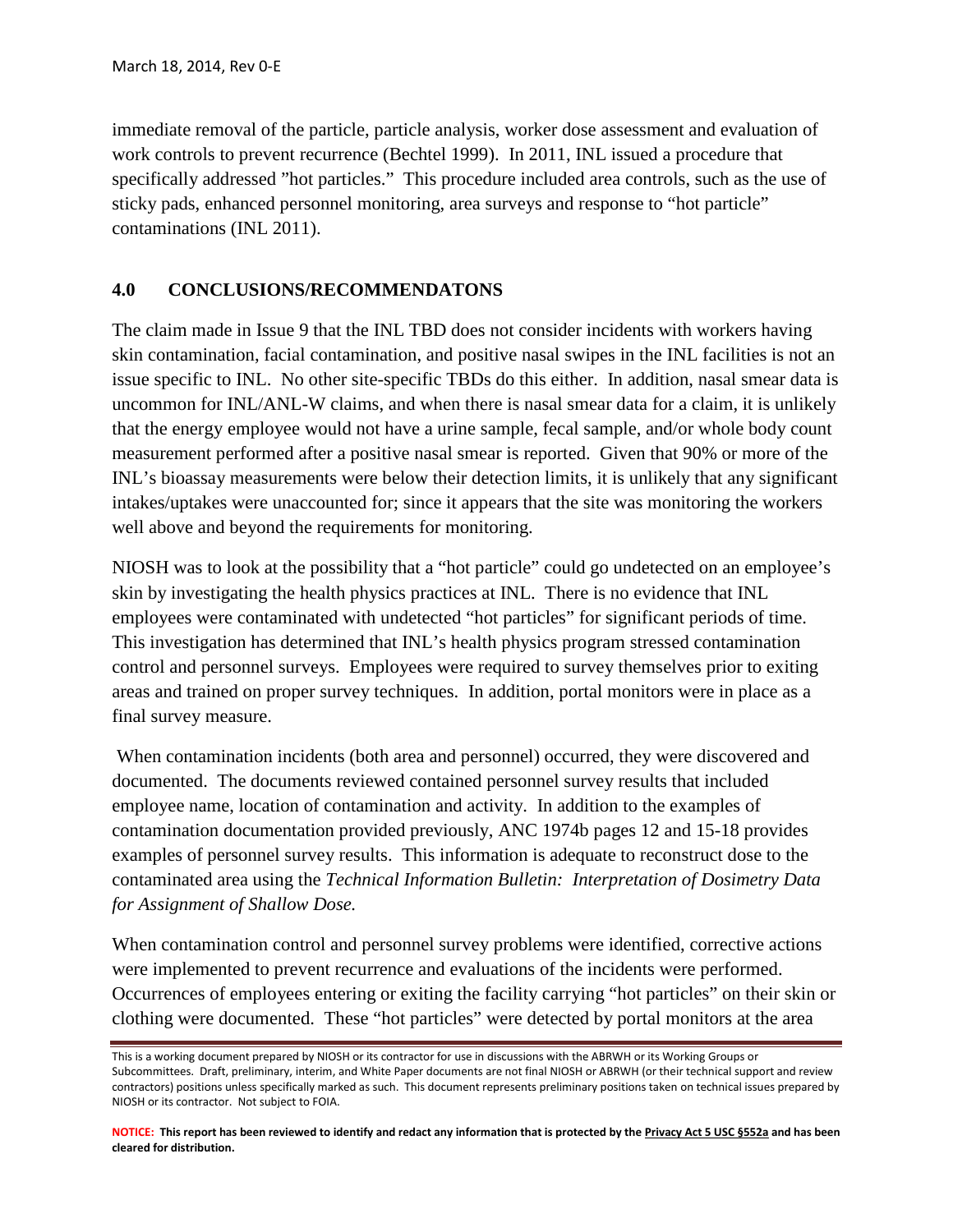entrances. The documentation of these types of incidents is an indication of the INL's health physics program's ability to detect "hot particles."

In general, skin contaminations are handled on a case-by-case basis, due to the intricacies of the calculations and how uncommon it is to encounter a skin cancer claim where that part of the worker's skin was contaminated. The document *Technical Information Bulletin: Interpretation of Dosimetry Data for Assignment of Shallow Dose* provides a claimant favorable approach for situations in which the precise location of a skin contamination is unknown and it is unclear whether the irradiated area included the skin cancer location (ORAUT 2005). Also, there is evidence that hot particle doses are less effective than whole body doses in inducing cancer (Merwin and Moeller 1989; Charles et al. 1988).

Based upon the above, NIOSH concludes that the likelihood of a "hot particle" going undetected on an employee's skin for a significant period of time is remote. There is no evidence that INL employees were contaminated with undetected "hot particles" for significant periods of time. When contamination incidents occurred at the INL, they were discovered by area surveys and personnel monitoring and documented. Also, no other site-specific TBDs, with the exception of Hanford, provide guidance for undetected "hot particles." The Hanford "hot particle" situation is unique and the same issue did not exist at INL. In addition, there is complex wide guidance in place that addresses skin contaminations and "hot particle" exposures as they relate to skin cancers.

#### **5.0 REFERENCES**

- ACC (Allied Chemical Corporation), 1980, *Various Incidents and Contaminations,* Idaho Falls, Idaho. [SRDB Ref ID: 124534]
- ACC (Atomic Cyanamid Company), 1952, *CPP Health Physics Manual,* Idaho Falls, Idaho, April. [SRDB Ref ID: 8095]
- AEC (Atomic Energy Commission), 1961, *Sequence of Events Related to the SL-1 Accident,*  Idaho Falls, Idaho, January 12. [SRDB Ref ID: 4492]
- AEC (Atomic Energy Commission), 1963, *Sample Results for Five Hot Particles,* Idaho Falls, Idaho, August. [SRDB Ref ID: 118756]

This is a working document prepared by NIOSH or its contractor for use in discussions with the ABRWH or its Working Groups or Subcommittees. Draft, preliminary, interim, and White Paper documents are not final NIOSH or ABRWH (or their technical support and review contractors) positions unless specifically marked as such. This document represents preliminary positions taken on technical issues prepared by NIOSH or its contractor. Not subject to FOIA.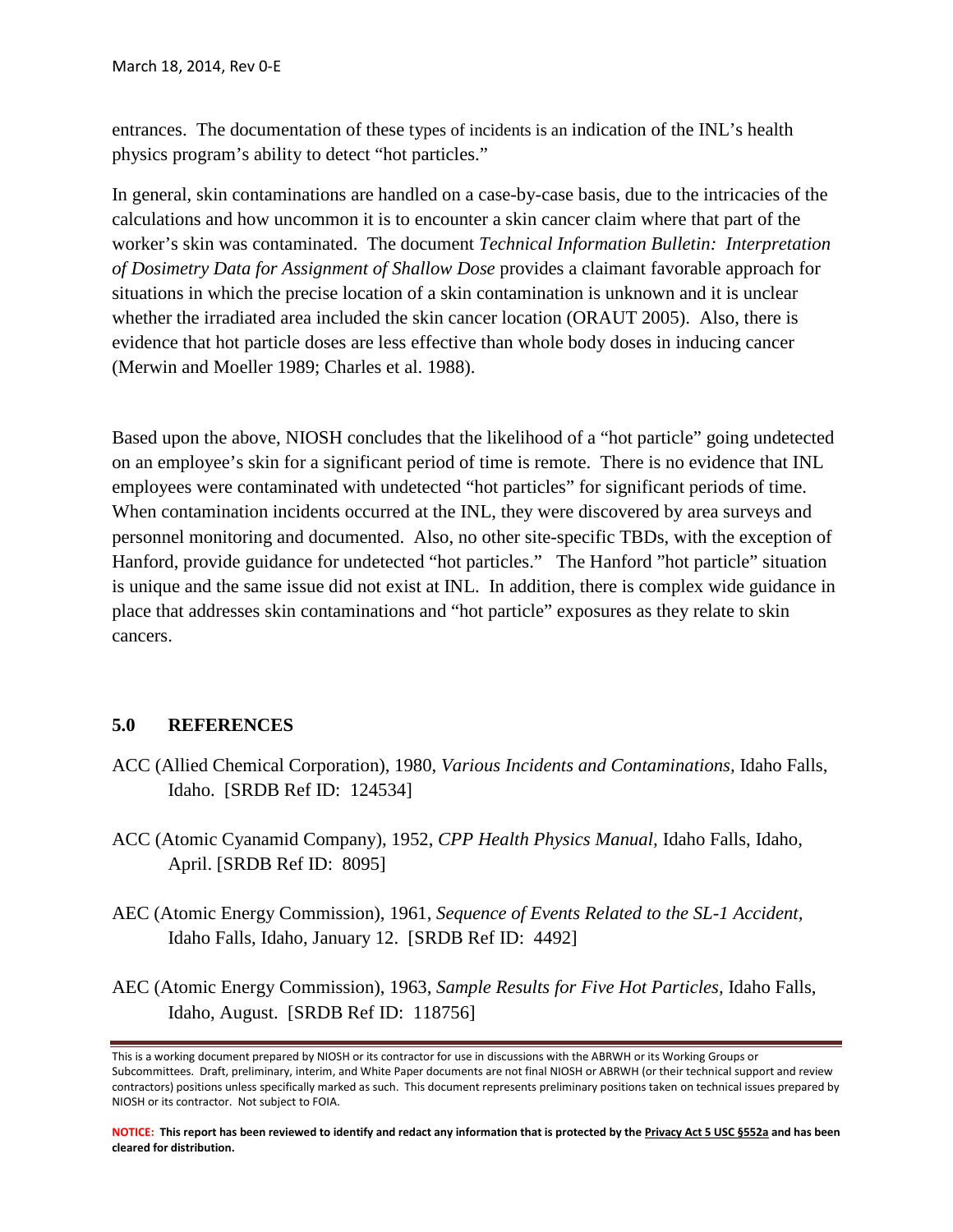- AEC (Atomic Energy Commission), 1972, *Ruthenium Particle Problem,* Idaho Falls, Idaho, July 12. [SRDB Ref ID: 118860]
- ANC (Aerojet Nuclear Corporation), 1973, Radiological Hazards of Radioactive Particles, Idaho Falls, Idaho, November 21. [SRDB Ref ID: 118994]
- ANC (Aerojet Nuclear Corporation), 1974a, Particle Data from Contaminated Buses, Idaho Falls, Idaho, November. [SRDB Ref ID: 118917]
- ANC (Aerojet Nuclear Corporation), 1974b, Radiological Contamination of Personnel, Idaho Falls, Idaho, August. [SRDB Ref ID: 119066]
- Bechtel BWXT Idaho, LLC, 1999, *INEEL Radiological Control Manual*, PRD-183, Idaho Falls, Idaho, October 1. [SRDB Ref ID: 117435]
- Charles, M. W., J. P. Williams and J. E. Coggle, *Skin Carcinogenesis Following Uniform and Nonuniform Beta Radiation*, Health Physics 55(2):399-406, 1988.
- Gammill, W. P., 1961, *Entry Into Surrounding SL-1 Contaminated Area*, SOP-2-61, Idaho Falls, Idaho, January. [SRDB Ref ID: 84186]
- Horan, J. R., 1962, *Health and Safety Division Annual Report – 1961*, Idaho Falls, Idaho, May 21. [SRDB Ref ID: 8076]
- Horan, J. R. and Gammill, W. P., 1961, 1961, *The Health Physics Aspects of the SL-1 Accident, Health Physics Society Meeting*, Las Vegas, Nevada, June 16, 1961. [SRDB Ref ID: 12779]
- INL (Idaho National Laboratory), 2011, *Management Control Procedure – Hot Particles,* MCP-3347, Idaho Falls, Idaho, June 9. [SRDB Ref ID: 117430]
- Levine, S. J., 1959, *General Operating Rules for Nuclear Testing at the NRTS – ANP Site*, Idaho Falls, Idaho, April 3. [SRDB Ref ID: 116908]
- Merwin, S. E. and M. P. Moeller, *Hot Particles: Risks, Regulations and ALARA*, Radiation Protection Management 6(6):52-57, 1989.

This is a working document prepared by NIOSH or its contractor for use in discussions with the ABRWH or its Working Groups or Subcommittees. Draft, preliminary, interim, and White Paper documents are not final NIOSH or ABRWH (or their technical support and review contractors) positions unless specifically marked as such. This document represents preliminary positions taken on technical issues prepared by NIOSH or its contractor. Not subject to FOIA.